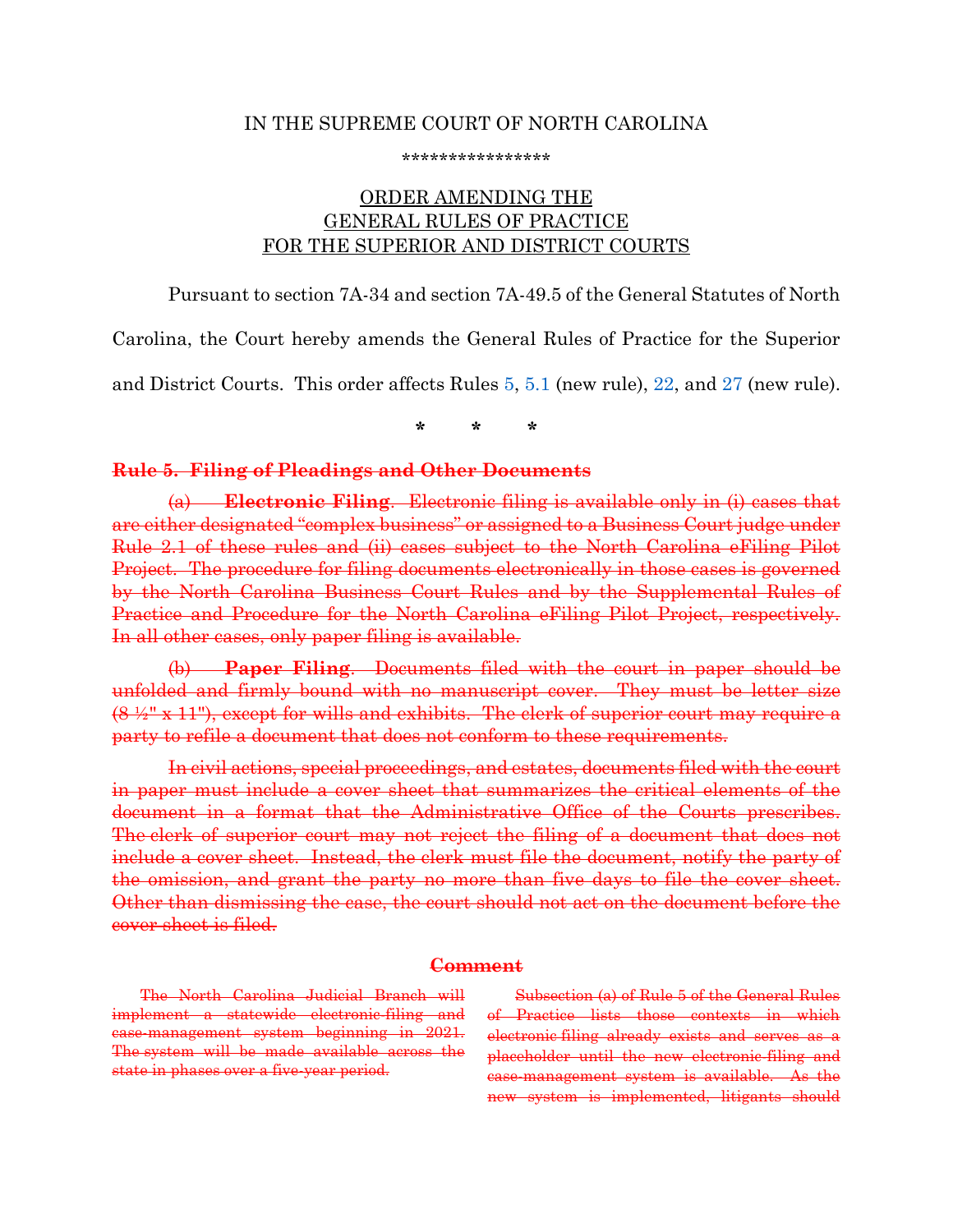expect the General Rules of Practice, the North Carolina Business Court Rules, and the Supplemental Rules of Practice and Procedure for

the North Carolina eFiling Pilot Project to undergo change.

# **Rule 5. Filing of Pleadings and Other Documents in Counties with** *Odyssey*

(a) **Scope**. This rule applies only in those counties that have implemented *Odyssey*, the Judicial Branch's new electronic-filing and case-management system. The Administrative Office of the Courts maintains a list of the counties with *Odyssey* at [https://www.nccourts.gov/ecourts.](https://www.nccourts.gov/ecourts) In a county without *Odyssey*, a person must proceed under Rule 5.1 of these rules.

## (b) **Electronic Filing in** *Odyssey*.

- (1) **Registration**. A person must register for a user account to file documents electronically. The Administrative Office of the Courts must ensure that the registration process includes security procedures consistent with N.C.G.S. § 7A-49.5(b1).
- (2) **Requirement**. An attorney must file pleadings and other documents electronically. A person who is not represented by an attorney is encouraged to file pleadings and other documents electronically but is not required to do so.
- (3) **Signing a Document Electronically**. A person may sign a document electronically by typing his or her name in the document preceded by "/s/."
- (4) **Time**.
	- a. **When Filed**. A document is filed when it is received by the court's electronic-filing system, as evidenced by the file stamp on the face of the document.
	- b. **Deadline**. If a document is due on a date certain, then the document must be filed by 5:00 p.m. Eastern Time on that date.
- (5) **Relief if Emergency Prevents Timely Filing**. If an *Odyssey* service outage, natural disaster, or other emergency prevents an attorney from filing a document in a timely manner by use of the electronic-filing system, then the attorney may file a motion that asks the court for any relief that is permitted by law.
- (6) **Orders, Judgments, Decrees, and Court Communications**. The court may sign an order, judgment, decree, or other document electronically and may file a document electronically. The court may also send notices and other communications to a person by use of the electronic-filing system.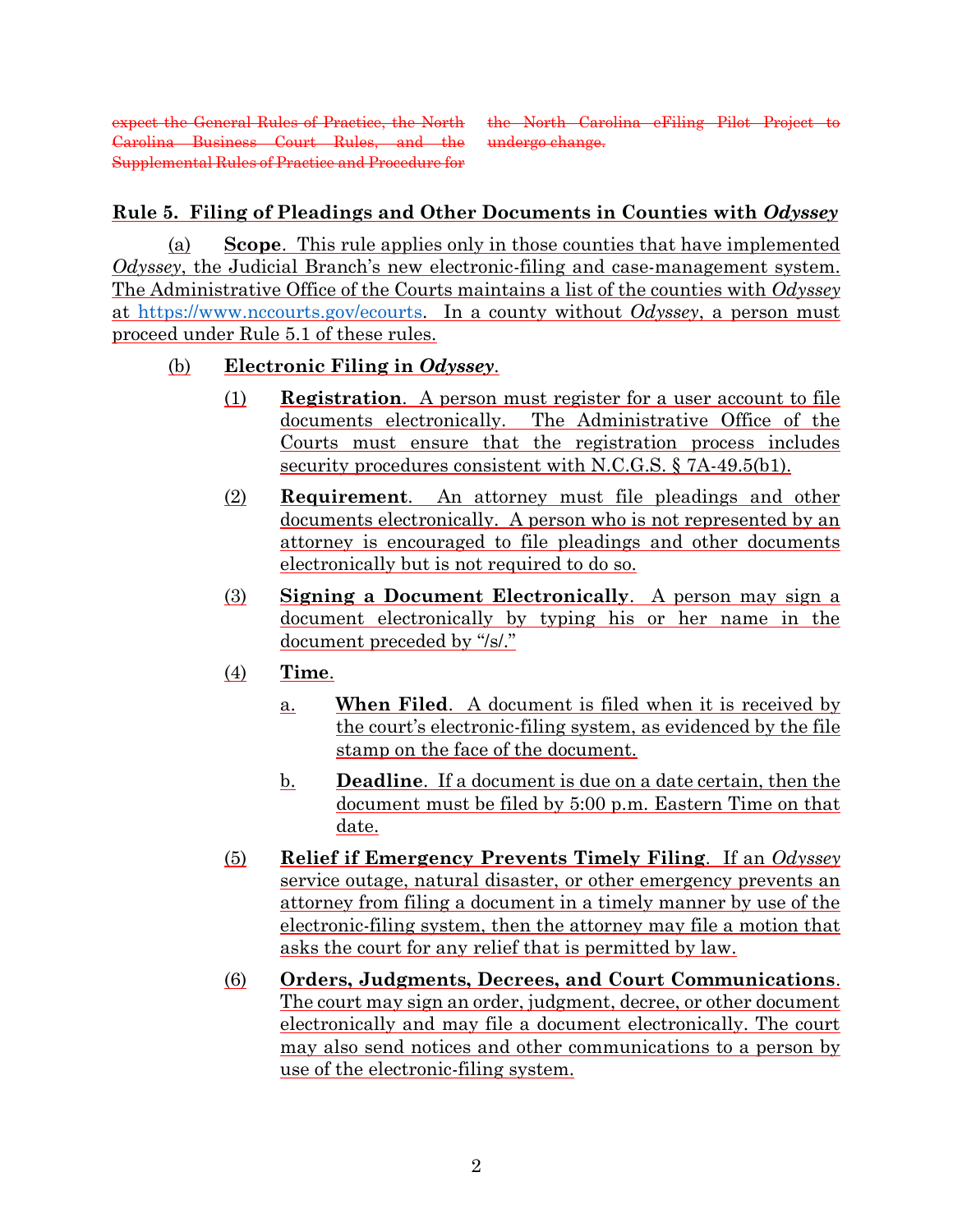(c) **Paper Filing**. Documents filed in paper with the court should be unfolded and firmly bound with no manuscript cover. They must be letter size  $(8 \frac{1}{2}$ " x 11"), except for wills and exhibits. The clerk of superior court may require a party to refile a document that does not conform to these requirements.

In civil actions, special proceedings, and estates, documents filed in paper with the court must include a cover sheet that summarizes the critical elements of the document in a format that the Administrative Office of the Courts prescribes. The clerk of superior court may not reject the filing of a document that does not include a cover sheet. Instead, the clerk must file the document, notify the party of the omission, and grant the party no more than five days to file the cover sheet. Other than dismissing the case, the court should not act on the document before the cover sheet is filed.

(d) **Service**. Service of pleadings and other documents must be made as provided by the General Statutes. A Notification of Service generated by the court's electronic-filing system is an "automated certificate of service" under Rule 5(b1) of the Rules of Civil Procedure.

(e) **Private Information**. A person should omit or redact nonpublic and unneeded sensitive information in a document before filing it with the court.

(f) **Business Court Cases**. The filing of documents with the North Carolina Business Court is governed by the [North Carolina Business Court Rules.](https://www.nccourts.gov/courts/supreme-court/court-rules/north-carolina-business-court-rules) This rule defines how a person must file a document "with the Clerk of Superior Court in the county of venue" under Rule 3.11 of the North Carolina Business Court Rules in counties with *Odyssey*.

### **Comment**

The North Carolina Judicial Branch will implement *Odyssey*, a statewide electronic-filing and case-management system, beginning in July 2021. The system will be made available across the state in phases over a five-year period.

Rule 5 of the General Rules of Practice defines filing in those counties with *Odyssey*. Rule 5.1 defines filing in those counties without *Odyssey*.

Subsection (b)(2) of Rule 5 requires an attorney to file pleadings and other documents electronically. An attorney who seeks relief from this filing requirement for a particular document should be prepared to show the existence of an exceptional circumstance. In an exceptional circumstance, the attorney should exercise due diligence to file the document electronically before the attorney asks the court for relief.

Subsection (b)(5) of Rule 5 describes the process of asking the court for relief if an emergency prevents an attorney from filing a document electronically in a timely manner. Subsection (b)(5) should not be construed to expand the court's authority to extend time or periods of limitation. The court will provide relief only as permitted by law.

The North Carolina Business Court currently accepts filings through *eFlex*, a legacy electronic-filing and case-management system. Until *Odyssey* is implemented both in the Business Court and in the county of venue, duplicate filings in Business Court cases will still be required (see Rule 3.11 of the [North Carolina](https://www.nccourts.gov/courts/supreme-court/court-rules/north-carolina-business-court-rules)  [Business Court Rules\)](https://www.nccourts.gov/courts/supreme-court/court-rules/north-carolina-business-court-rules). Subsection (f) of Rule 5 of the General Rules of Practice clarifies that in Business Court cases, Rule 5 governs filings "with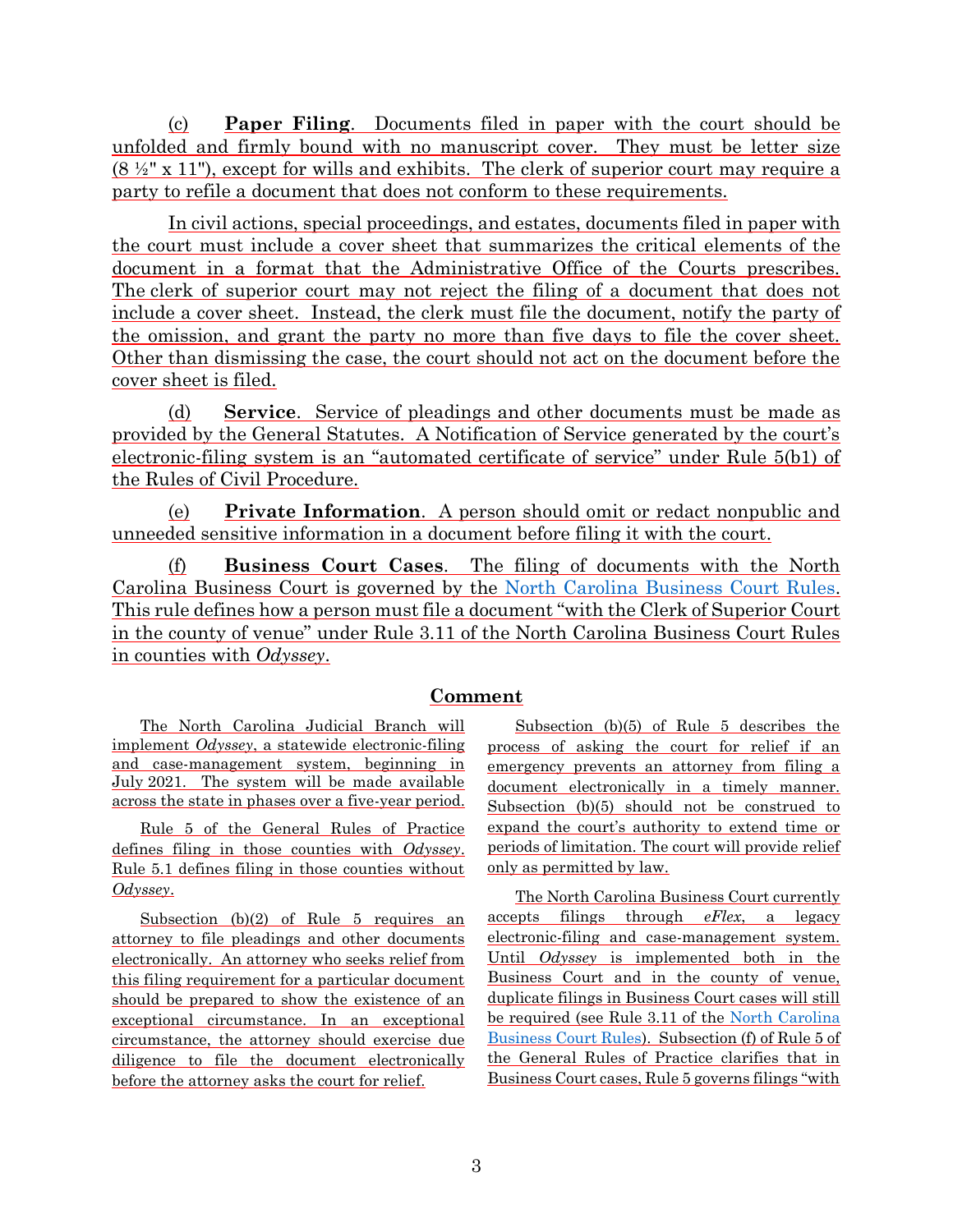the Clerk of Superior Court in the county of venue."

As *Odyssey* is implemented, litigants should expect the General Rules of Practice, the North

Carolina Business Court Rules, and the Supplemental Rules of Practice and Procedure for the North Carolina eFiling Pilot Project to undergo change.

**\* \* \***

#### <span id="page-3-0"></span>**Rule 5.1. Filing of Pleadings and Other Documents in Counties Without** *Odyssey*

(a) **Scope**. This rule applies only in those counties that have not yet implemented *Odyssey*, the Judicial Branch's new electronic-filing and case-management system. In a county with *Odyssey*, a person must proceed under Rule 5 of these rules.

(b) **Electronic Filing**. Electronic filing is available only in (i) cases that are either designated "complex business" or assigned to a Business Court judge under Rule 2.1 of these rules and (ii) cases subject to the legacy North Carolina eFiling Pilot Project. The procedure for filing documents electronically in those cases is governed by the [North Carolina Business Court Rules](https://www.nccourts.gov/courts/supreme-court/court-rules/north-carolina-business-court-rules) and by the [Supplemental Rules of](https://www.nccourts.gov/courts/supreme-court/court-rules/supplemental-rules-of-practice-and-procedure-for-the-north-carolina-efiling-pilot-project) [Practice and Procedure for the North Carolina eFiling Pilot Project,](https://www.nccourts.gov/courts/supreme-court/court-rules/supplemental-rules-of-practice-and-procedure-for-the-north-carolina-efiling-pilot-project) respectively. In all other cases, only paper filing is available.

(c) **Paper Filing**. Documents filed in paper with the court should be unfolded and firmly bound with no manuscript cover. They must be letter size  $(8 \frac{1}{2}$ " x 11"), except for wills and exhibits. The clerk of superior court may require a party to refile a document that does not conform to these requirements.

In civil actions, special proceedings, and estates, documents filed in paper with the court must include a cover sheet that summarizes the critical elements of the document in a format that the Administrative Office of the Courts prescribes. The clerk of superior court may not reject the filing of a document that does not include a cover sheet. Instead, the clerk must file the document, notify the party of the omission, and grant the party no more than five days to file the cover sheet. Other than dismissing the case, the court should not act on the document before the cover sheet is filed.

### **Comment**

The North Carolina Judicial Branch will implement *Odyssey*, a statewide electronic-filing and case-management system, beginning in July 2021. The system will be made available across the state in phases over a five-year period.

Rule 5 of the General Rules of Practice defines filing in those counties with *Odyssey*. Rule 5.1 defines filing in those counties without *Odyssey*.

Subsection (b) of Rule 5.1 lists those contexts in which electronic filing exists in the counties without *Odyssey*.

As *Odyssey* is implemented, litigants should expect the General Rules of Practice, the North Carolina Business Court Rules, and the Supplemental Rules of Practice and Procedure for the North Carolina eFiling Pilot Project to undergo change.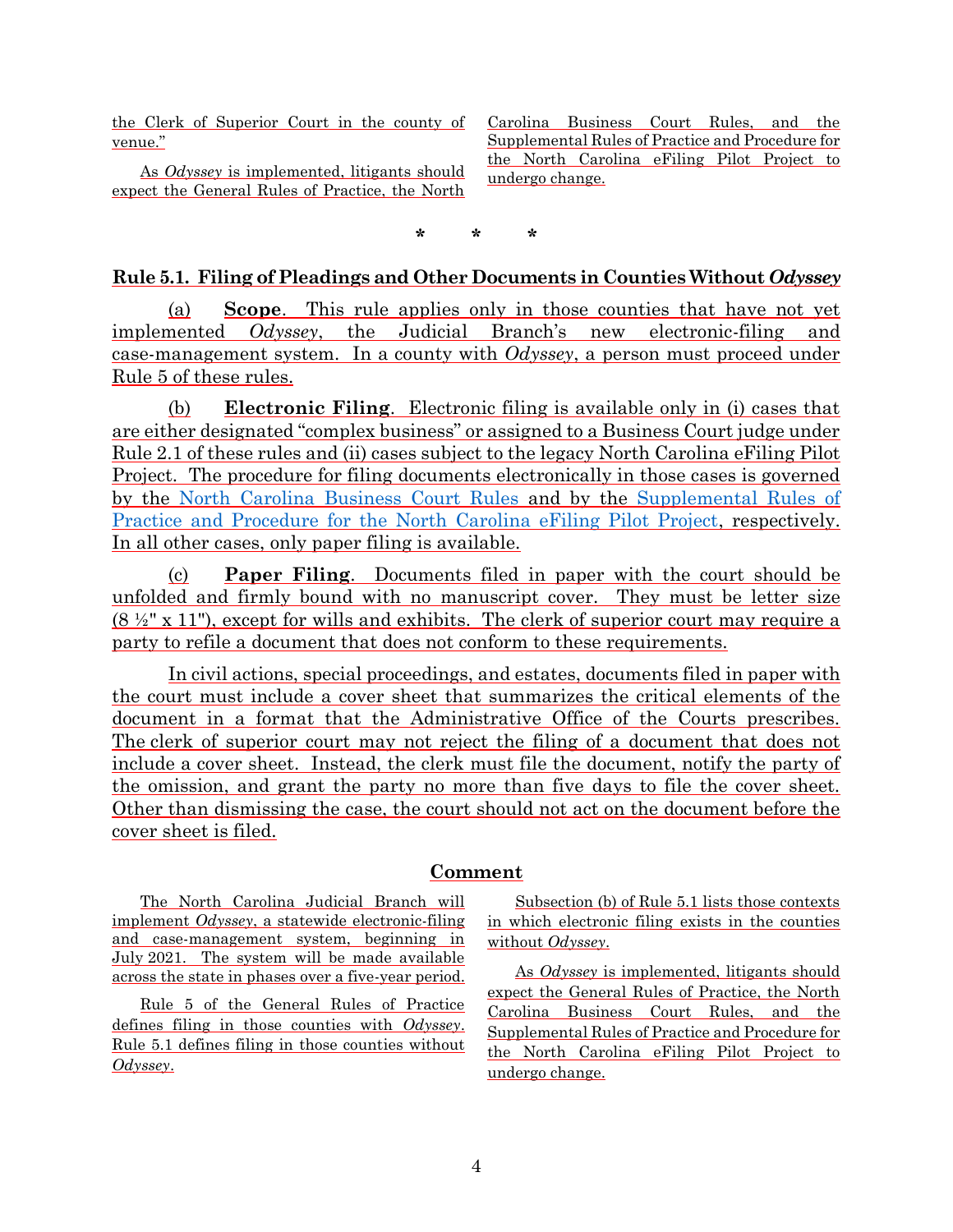#### <span id="page-4-0"></span>**Rule 22. Local Court Rules**

In order to insure general uniformity throughout each respective judicial district, all trial judges shall observe and enforce the local rules in effect in any judicial district where they are assigned to hold court. The senior resident judge shall see that each judge *assigned to hold a session of court in his district* is furnished with a copy of the local court rules at or before the commencement of his assignment.

### **Rule 22. Local Rules of Practice and Procedure**

(a) **Purpose**. Local rules of practice and procedure for a judicial district must be supplementary to, and not inconsistent with, the General Rules of Practice. Local rules should be succinct and not unnecessarily duplicative of statutes or Supreme Court rules.

(b) **Enforcement**. A trial judge must enforce the local rules of the judicial district in which the trial judge is assigned to hold court. This enforcement provision does not apply to cases that are either designated "complex business" or assigned to a Business Court judge under Rule 2.1 of these rules.

**\* \* \***

### <span id="page-4-1"></span>**Rule 27. Sealed Documents and Protective Orders**

- (a) **General Principles**.
	- (1) **"Persons" Defined**. References to "persons" in this rule include parties and nonparties who are interested in the confidentiality of a document.
	- (2) **"Provisionally Under Seal" Defined**. A document is "provisionally under seal" if it is filed electronically with a confidential designation in the electronic-filing system or if it is filed in paper inside of a sealed envelope or container marked "Contains Confidential Information – Provisionally Under Seal."
	- (3) **Open Courts**. A person who appears before the court should strive to file documents that are open to public inspection and should file a motion to seal a document only if necessary.
	- (4) **Scope**. This rule does not apply to documents that are closed to public inspection by operation of statute or other legal authority, nor does it apply to search warrants and other criminal investigatory documents. This rule does not affect a person's responsibility to omit or redact private information from court documents pursuant to statute or other legal authority.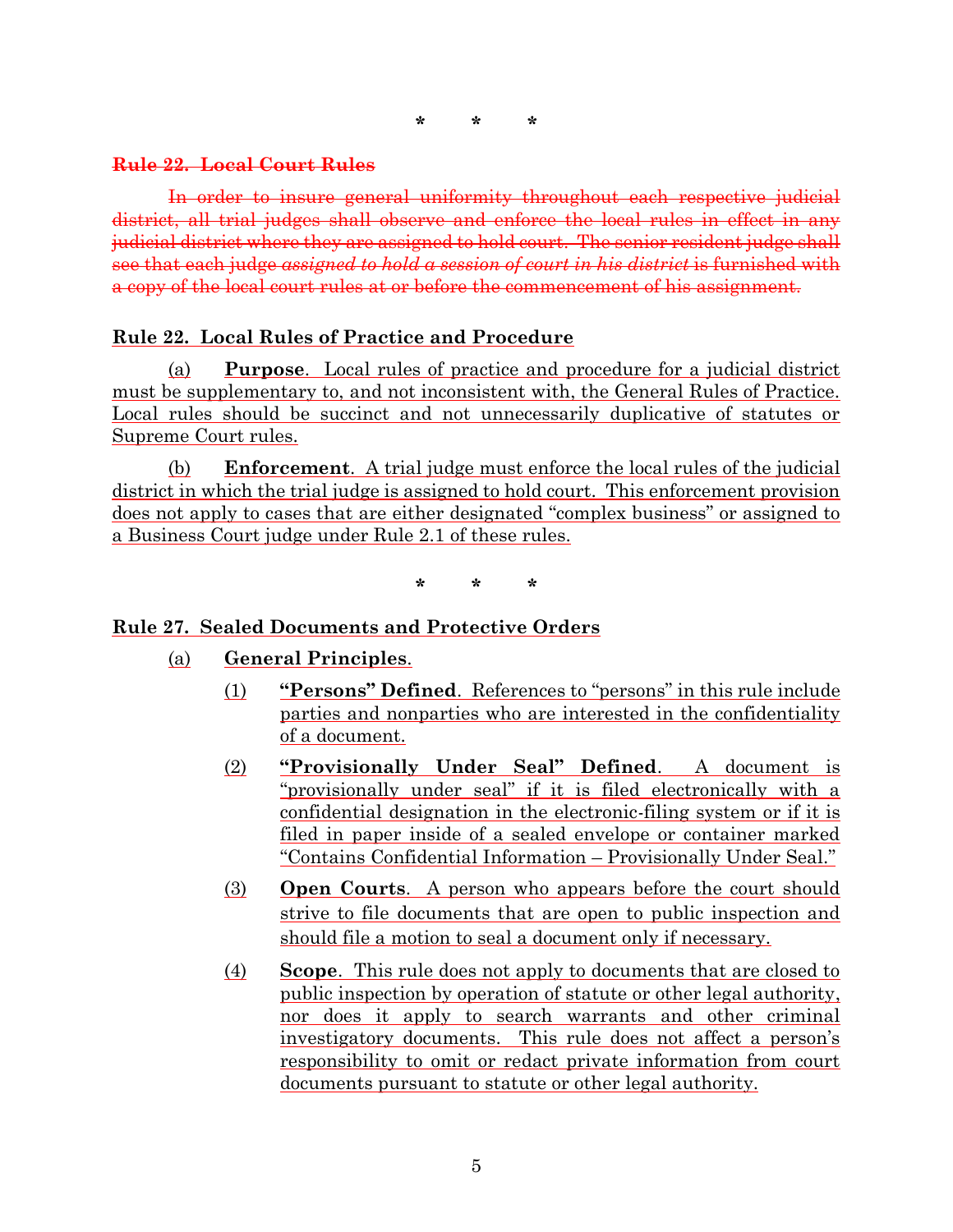## (b) **Procedure for Sealing a Document**.

- (1) **Filing**. A person who seeks to have a document (or part of a document) sealed by the court must file the document provisionally under seal and file a motion that asks the court to seal the document. The document must be filed on the same day as the motion.
- (2) **Motion**. The motion to seal must contain:
	- a. a nonconfidential description of the document the movant is asking to be sealed;
	- b. the circumstances that warrant sealing the document;
	- c. an explanation of why no reasonable alternative to sealing the document exists;
	- d. a statement that specifies whether the document should be accessible only to counsel of record (as opposed to the parties);
	- e. a statement that specifies how long the document should be sealed and how the document should be handled upon unsealing;
	- $f<sub>i</sub>$  a statement, if applicable, that (i) the movant is filing the document provisionally under seal because another person has designated the document as confidential and the terms of a protective order require the movant to file the document provisionally under seal and (ii) the movant has unsuccessfully sought the consent of the other person to file the document unsealed; and
	- g. a statement, if applicable, that a nonparty who designated the document as confidential under the terms of a protective order has been served with a copy of the motion and notified of the right to file a brief in support of the motion.
- (3) **Briefing**. A person may file a brief in support of or in opposition to the motion no later than twenty days after having been served with the motion.
- (4) **Hearing**. The movant must notice a hearing on the motion as soon as practicable after the briefing period ends.
- (5) **Disclosure Pending Decision**. Until the court rules on the motion, a document that is provisionally under seal may be disclosed only to counsel of record and unrepresented parties unless otherwise ordered by the court or agreed to by the parties.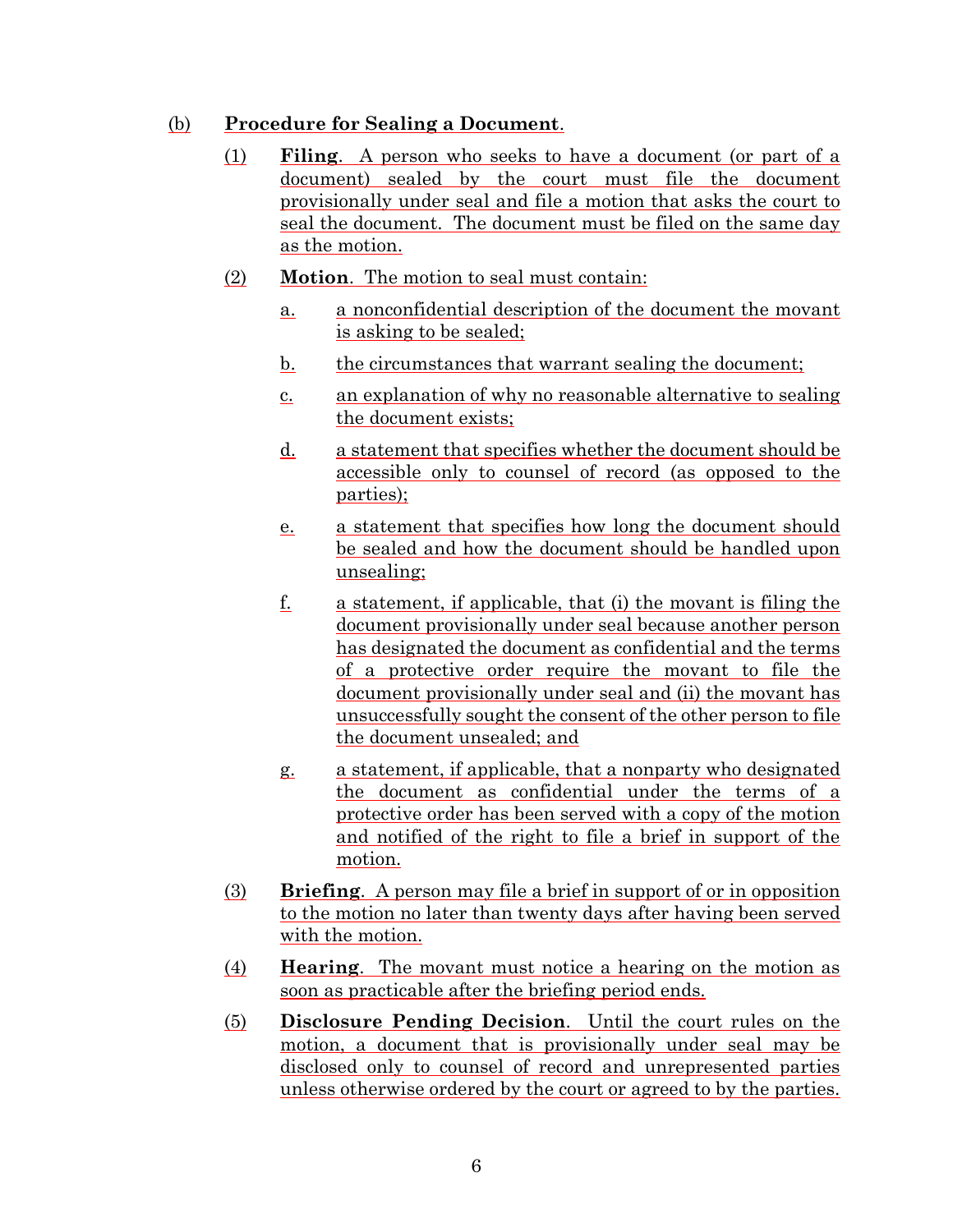- (6) **Decision by Court**. The court may rule on the motion with or without a hearing. In the absence of a motion or brief that justifies sealing the document, the court may order that the document (or part of the document) be made public.
- (7) **Public Version of Document**. If the movant seeks to have only part of a document sealed by the court, then the movant must file a public version of the document no later than ten days after filing the document provisionally under seal. The public version of the document may include redactions and omissions, but the redactions and omissions should be as limited as practicable. If the movant seeks to have the entire document sealed, then the movant must file a notice that the entire document has been filed provisionally under seal instead of filing a public version of the document. The notice must contain a nonconfidential description of the document.

(c) **Protective Orders**. The procedure for sealing a document in subsection (b) of this rule should not be construed to change any requirement or standard that governs the issuance of a protective order. The court may therefore enter a protective order that contains standards and processes for the handling, filing, and service of a confidential document. To the extent that a proposed protective order outlines a procedure for sealing a confidential document, the proposed protective order should include (or incorporate by reference) the procedures described in subsection (b) of this rule. Persons are encouraged to agree on terms for a proposed protective order before submitting it to the court.

**\* \* \***

These amendments to the General Rules of Practice for the Superior and

District Courts become effective on 10 May 2021.

These amendments shall be published in the North Carolina Reports and

posted on the rules web page of the Supreme Court of North Carolina.

Ordered by the Court in Conference, this the 21st day of April 2021.

 $\frac{1}{2}$   $\frac{1}{2}$   $\frac{1}{2}$ For the Court